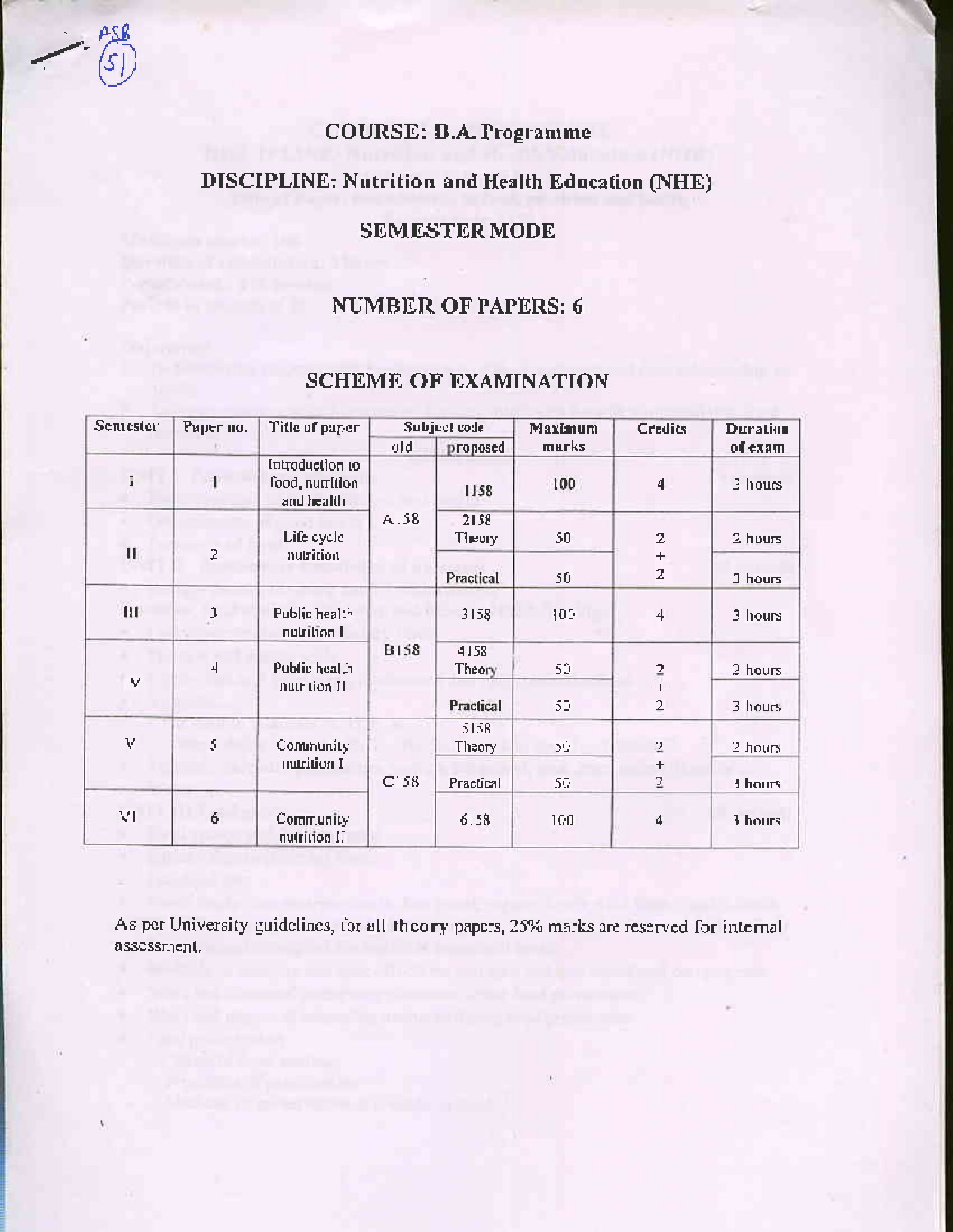# **COURSE: B.A. PROGRAMME DISCIPLINE: Nutrition and Health Education (NHE)** Semester I: Paper No. 1 Title of Paper: Introduction to food, nutrition and health Subject code: 1158

Maximum marks: 100 Duration of examination: 3 hours Periods/week: 4+1 tutorial Periods in semester: 48

#### Objectives:

- 1. To familiarize students with fundamentals of food, nutrients and their relationship to health
- 2. To create awareness with respect to deriving maximum benefit from available food **resources**

#### **CONTENTS**

# **UNIT 1 Fundamental concepts**

- · Basic concepts of food, nutrition and health
- Determinants of good health
- Functions of food

# UNIT II Elementary knowledge of nutrients

Energy-factors affecting energy requirements

- Functions, food sources, deficiency and excess of the following:
- Carbohydrates including dietary fibre  $\bullet$
- Proteins and amino acids  $\bullet$
- · Lipids- fats and fatty acids; cholesterol and lipoprotein fractions
- Vitamins
	- Fat soluble vitamins: A, D, E, K
- Water soluble vitamins:  $B_1$ ,  $B_2$ ,  $B_3$ ,  $B_6$ , folic acid and  $B_{12}$ , vitamin C
- · Minerals: calcium, phosphorus, sodium potassium, iron, zinc, iodine, fluoride
- $\bullet$  Water

# **UNIT III Food guide**

- Food groups and food pyramid  $\bullet$  .
- Introduction to different foods  $\bullet$
- · Balanced diet

Novel foods- convenience foods, fast foods, organic foods, GM foods, health foods ٠

#### UNIT IV Food preparation and processing  $\bullet$

- Selection and storage of foodstuffs at household level  $\bullet$
- Methods of cooking and their effects on nutrients and non nutritional components
- Ways and means of conserving nutrients during food preparation  $\bullet$
- Ways and means of enhancing nutrients during food preparation  $\bullet$
- Food preservation
	- Causes of food spoilage
	- Principles of preservation
	- Methods of preservation at household level

10 periods

14 periods

4 periods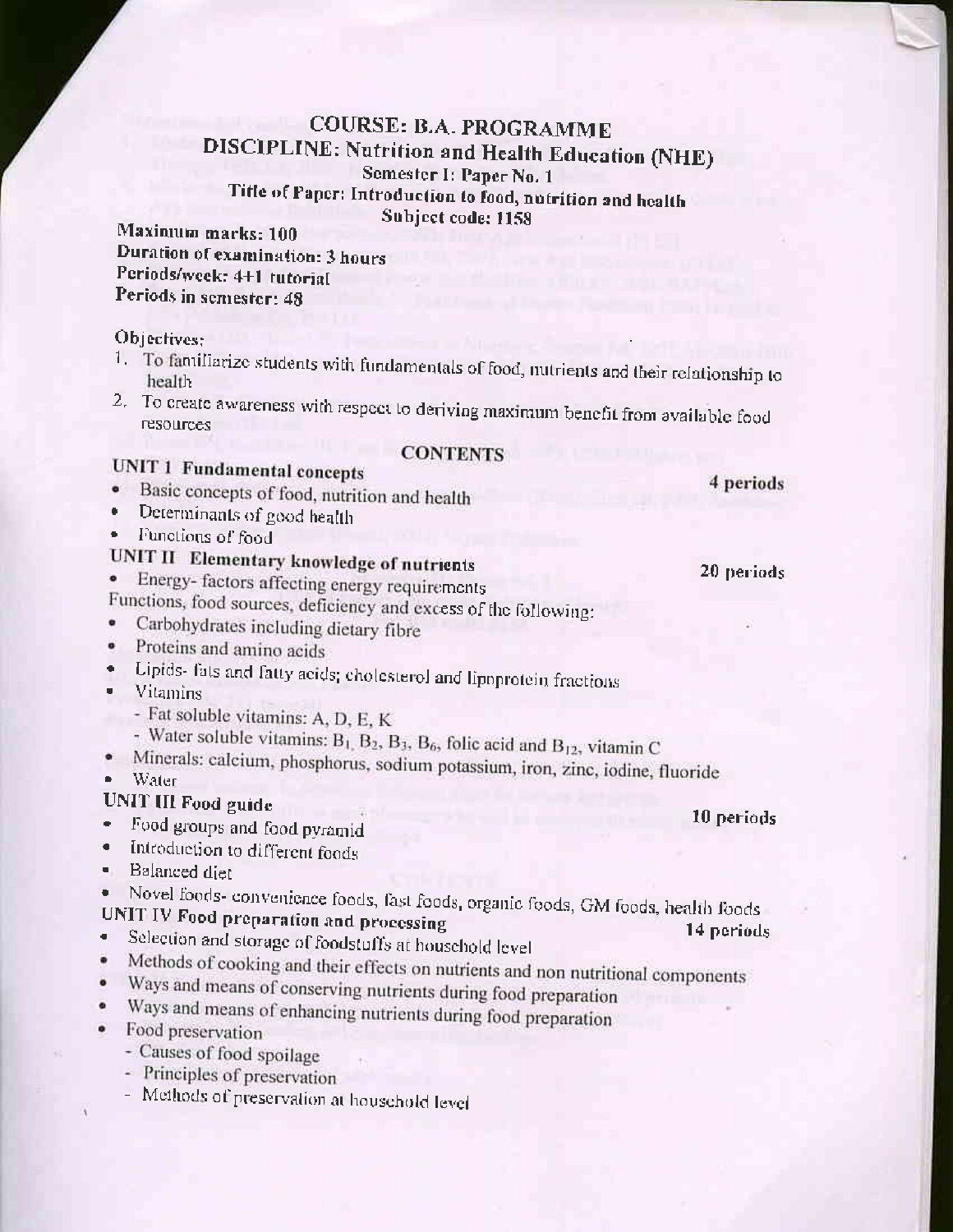# Recommended readings:

- 1. Mudambi, SR and Rajagopal, MV. Fundamentals of Foods, Nutrition and Diet Therapy; Fifth Ed; 2007; New Age International Publishers
- 2. Mudambi, SR, Rao SM and Rajagopal, MV. Food Science; Second Ed; 2006; New Age International Publishers
- 3. Srilakshmi B. Nutrition Science; 2002; New Age International (P) Ltd.
- 4. Srilakshmi B. Food Science; Fourth Ed; 2007; New Age International (P) Ltd.
- 5. Swaminathan M. Handbook of Foods and Nutrition; Fifth Ed; 1986; BAPPCO.
- 6. Bamji MS, Rao NP, and Reddy V. Text Book of Human Nutrition; 2009; Oxford & IBH Publishing Co. Pvt Ltd.
- 7. Wardlaw GM, Hampl JS. Perspectives in Nutrition; Seventh Ed; 2007; McGraw Hill.
- 8. Lakra P, Singh MD. Textbook of Nutrition and Health; First Ed; 2008; Academic Excellence.
- 9. Manay MS, Shadaksharaswamy. Food-Facts and Principles; 1998; New Age International (P) Ltd.
- 10. Potter NN, Hotchkiss JH. Food Science; Fifth Ed; 1997; CBS Publishers and Distributors.
- 11. Jain P et al. Poshan va swasthya ke mool siddhant (Hindi); First Ed; 2007; Acadamic Pratibha.
- 12. Vrinda S. Aahar Vigyan (Hindi); 2003; Shyam Prakashan.

## Sentester II: Paper No. 2 Title of Paper: Life cycle nutrition (Theory) Subject code: 2158

### Maximum marks: 50 Duration of examination: 2 hours Periods/wcek: 2+1 tutorial Periods in semester: 24

#### Objectives:

- 1. To enable students to formulate balanced diets for various age groups.
- 2. To enhance their skills as meal planners who will be equipped to satisfy special nutritional needs of vulnerable groups.

# **UNIT 1 Meal planning**

### **CONTENTS**

# Fundamentals of meal planning

Factors affecting meal planning

# UNIT II Nutritional needs during the life cycle

- 20 periods Nutritional needs and feeding pattern during the following age groups; - Infancy: breast feeding and complementary feeding
	- Preschool children
	- School going children and adolescents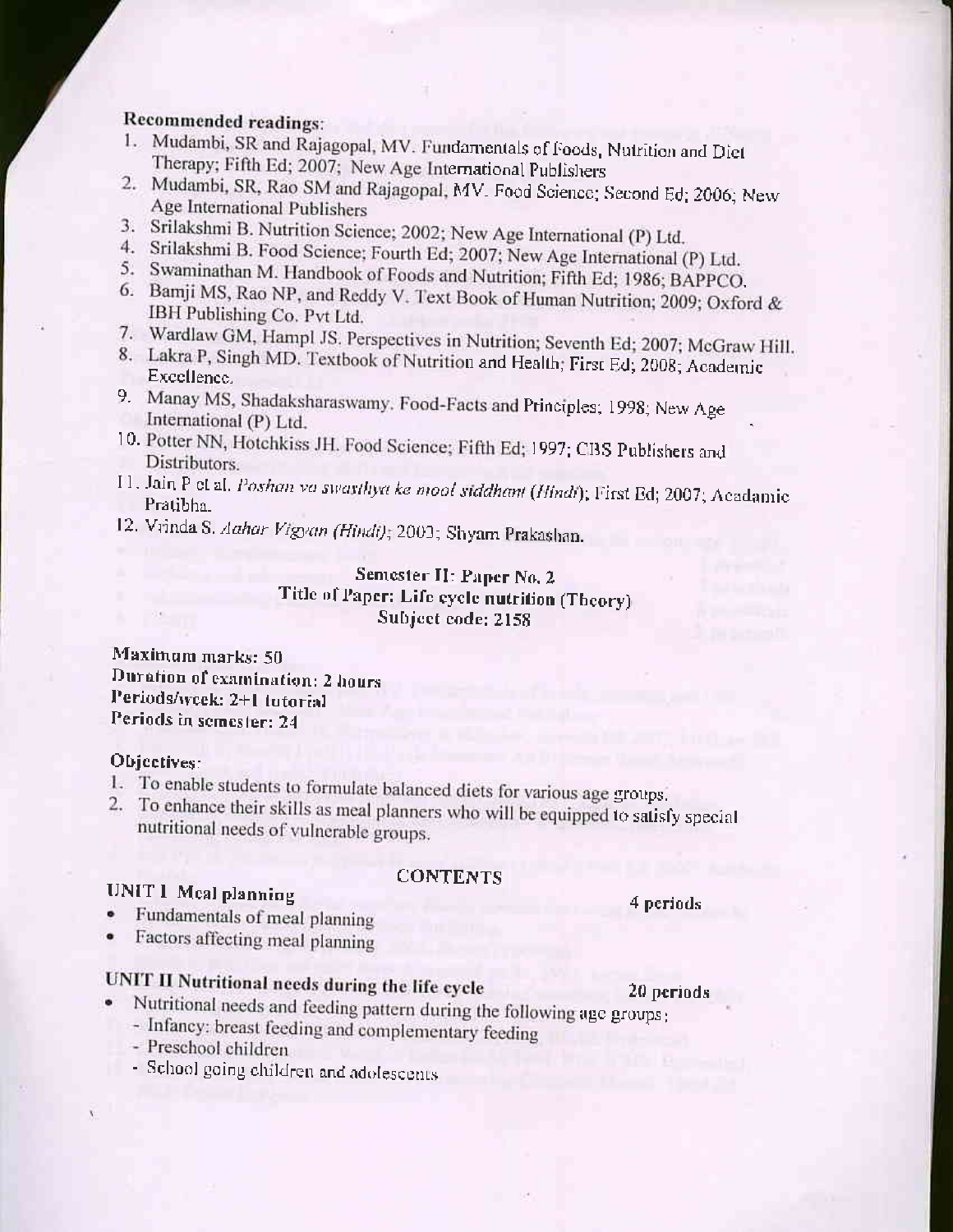- Nutritional requirements and diet pattern for the following age groups at different income levels:
	- Adults including concept of reference man and woman
	- Pregnancy
	- Lactation
	- Old age

## Semester II: Paper No. 2 Title of paper: Life cycle nutrition (Practical) Subject code: 2158

## Maximum marks: 50 Practicals/week: 1 (4 periods) Practicals in semester: 12

### Objectives:

- 1. To develop in students, the concept of portion sizes
- 2. To impart basic cooking skills and healthy cooking practices

#### Content:

Planning and preparation of balanced diets and nutritious snacks for various age groups:

· Infancy-complementary foods 1 practical • Children and adolescents Adults including pregnancy and lactation  $\bullet$ Elderly

# Recommended readings:

- 1. Mudambi, SR and Rajagopal, MV. Fundamentals of Foods, Nutrition and Diet Therapy; Fifth Ed; 2007; New Age International Publishers
- 
- 2. Wardlaw GM, Hampl JS. Perspectives in Nutrition; Seventh Ed; 2007; McGraw Hill. 3. Edelstein S, Sharlin J (ed). Life Cycle Nutrition- An Evidence Based Approach; 2009; Jones and Barlett Publishers.
- 
- 4. Khanna K et al. Textbook of nutrition and dietetics; 1997; Phoenix Publisher. 5. Sharma S, Wadhwa A. Nutrition in the community- A textbook; 2003; Elite Publishing House Pvt. Ltd.
- 6. Jain P et al. Poshan va swasthya ke mool siddhant (Hindi); First Ed; 2007; Acadamic
- 7. Malhan, Gupta, Jain. Aahar aayojan, khadya sangrakshan evam griha vyavastha (Hindi); 1993; Sultan Chand & Sons Publishing.
- 8. Vrinda S. Aahar Vigyan (Hindi); 2003; Shyam Prakashan.
- 9. Ghosh S. Nutrition and child care- A practical guide; 1997; Jaypee Bros.
- 10. Savage King F, Burgess A. Nutrition for developing countries; Second Ed; 1993; Oxford University Press.
- 11. Dietary guidelines for Indians- A Manual; 2003; NIN, ICMR, Hyderabad.
- 12. Gopalan, C et al. Nutritive Value of Indian foods; 1994; NIN, ICMR, Hyderabad. 13. Raina U, Kashyap S et al. Basic Food Preparation-Complete Manual; Third Ed. 2003; Orient Longman
- 3 practicals 6 practicals
- 2 practicals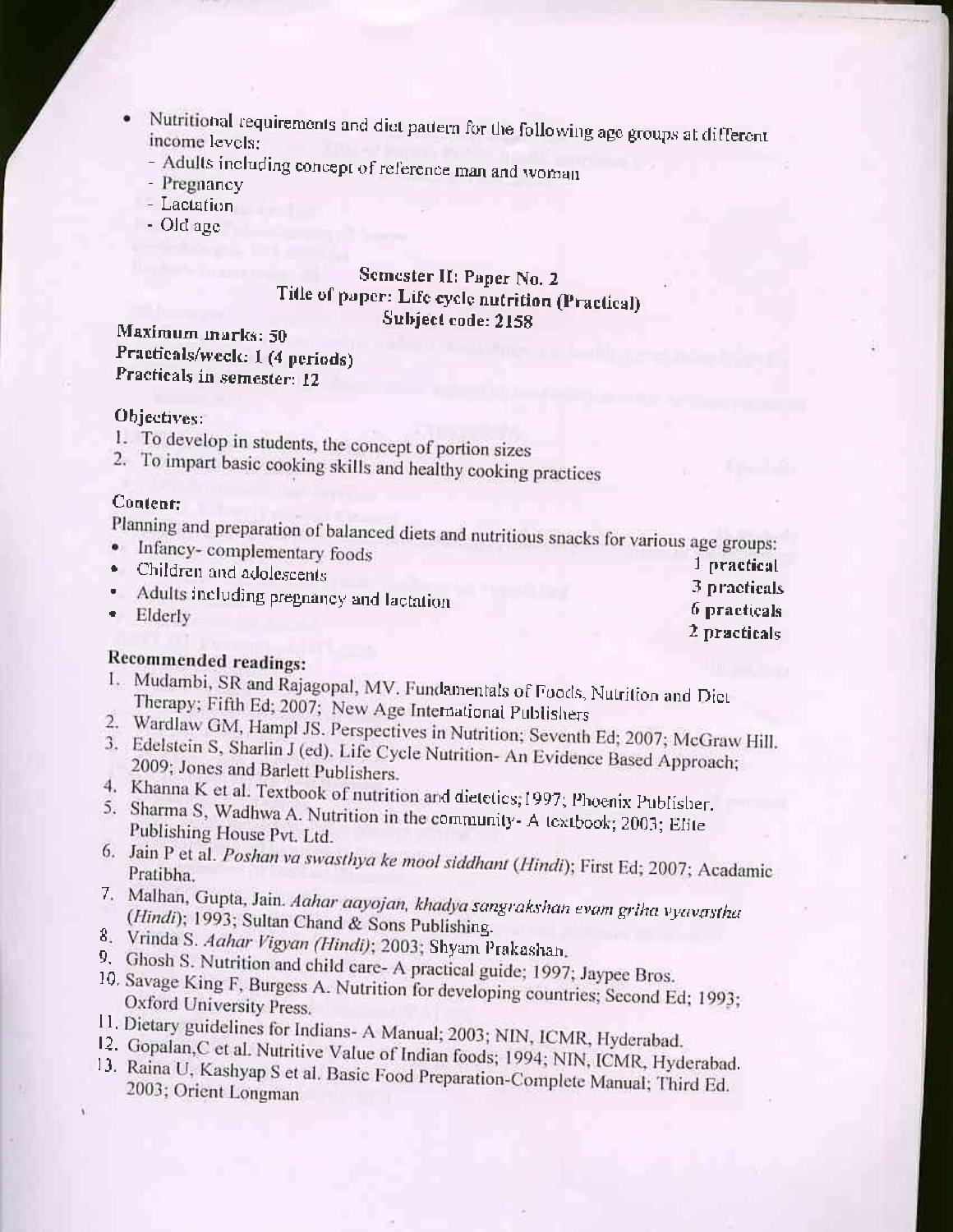# Semester III: Paper No. 3 Title of Paper: Public health nutrition 1 Subject code: 3158

Maximum marks: 100 Duration of examination: 3 hours Periods/week: 4+1 tutorial Periods in semester: 48

# Objectives:

- 1. To create awareness among students about dangers to health due to faulty lifestyles
- 2. To impart knowledge about various aspects of food safety in order to create consumer

# **CONTENTS**

- **UNIT 1 Introduction to PHN** Definition of PHN
- Levels of health care services  $\bullet$

# UNIT II Lifestyle related diseases

- Causes, symptoms and prevention through dietary/ lifestyle modification of the following:
- $\bullet$
- Diabetes mellitus with special emphasis on Type II DM · Hypertension
- 
- Cardiovascular disease

# UNIT III Environmental health

- Water pollution
- Causes and effects
- Domestic purification of water
- Air pollution: causes and effects
- Soil pollution: causes and effects

#### UNIT IV Food safety and hygiene ó.

- Concept of food safety
- Food safety measures: basic concept of HACCP ۰  $\bullet$
- Maintaining food hygiene at household level  $\bullet$
- PFA definition of food adulteration
- Adulterants in commonly consumed food items
- · Accidental contamination: botulism, staphylococcal and aflatoxin intoxication Importance of food labels in processed foods
- Food laws, regulations and standards  $\bullet$ 
	- Codex Alimentarius
		-
		- Prevention of Food Adulteration (PFA) Act - Agmark
		-
		- Fruit Products Order (FPO)
	- Meat Products Order (MPO)
	- Bureau of Indian Standards (BIS)

18 periods

10 periods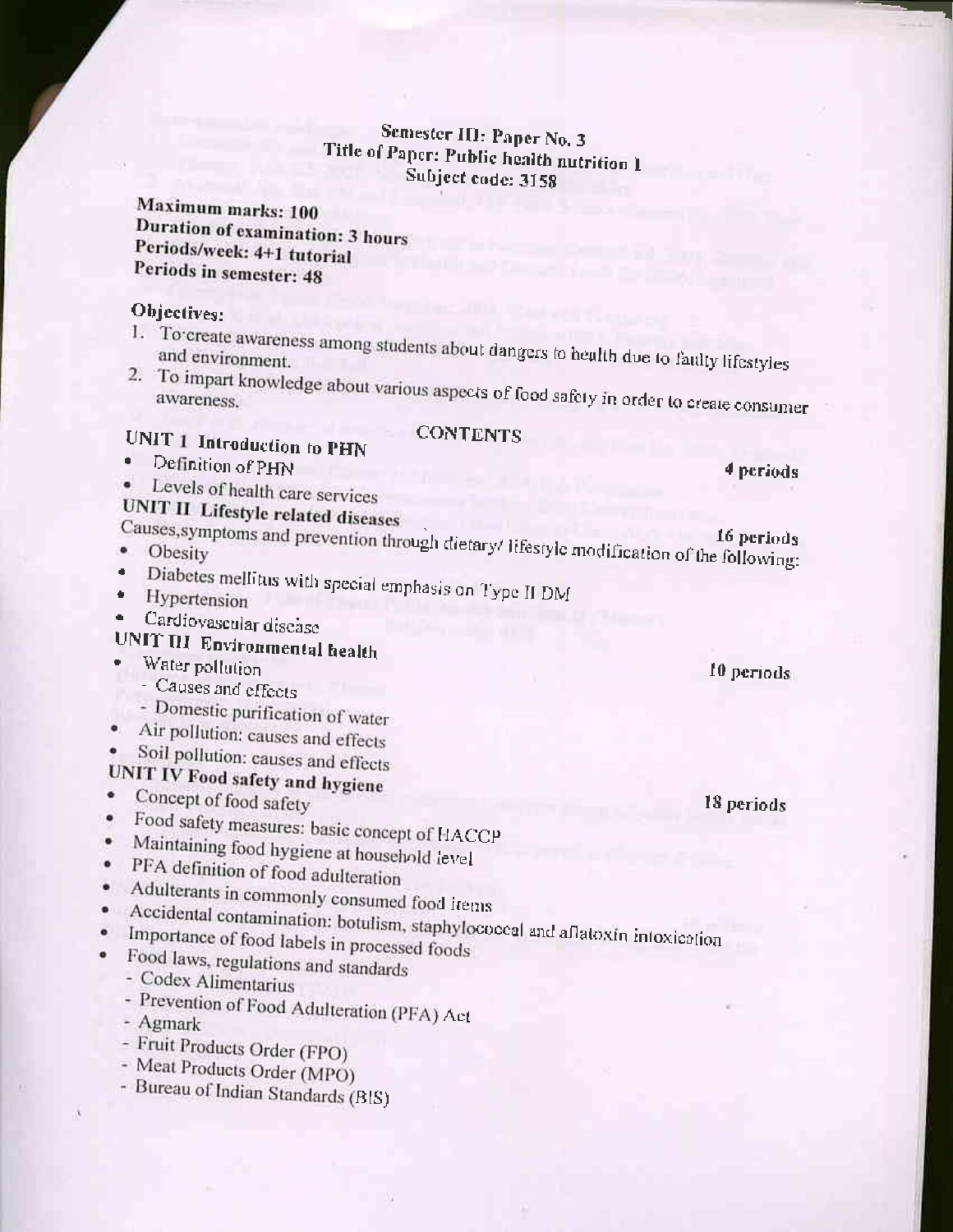# Recommended readings:

- 1. Mudambi, SR and Rajagopal, MV. Fundamentals of Foods, Nutrition and Diet Therapy; Fifth Ed; 2007; New Age International Publishers
- 2. Mudambi, SR, Rao SM and Rajagopal, MV. Food Science; Second Ed; 2006; New Age International Publishers.
- 3. Wardlaw GM, Hampl JS. Perspectives in Nutrition; Seventh Ed; 2007; McGraw Hill.
- 4. Shils et al. Modern Nutrition in Health and Disease; Tenth Ed; 2006; Lippincott Williams and Wikins.
- 5. Gibney et al. Public Health Nutrition; 2004; Blackwell Publishing
- 6. Khanna K et al. Textbook of Nutrition and Dietetics; 1997; Phoenix Publisher.
- 7. Sharma S, Wadhwa A. Nutrition in the Community-A textbook; 2003; Elite Publishing House Pvt. Ltd.
- 8. Lakra P, Singh MD. Textbook of Nutrition and Health; First Ed; 2008; Academic
- 9. Jain P et al. Poshan va swasthya ke mool siddhant (Hindi); First Ed; 2007; Acadamic
- 10. Jain P. Principles and Practice of Medicine; 2004; Life Publication.
- 11. Bharucha E. Textbook of Environmental Studies; 2005; Universities Press.
- 12. Rajagopalan R. Environmental Studies: From Crisis to Cure; 2005; Oxford University

# Semester IV: Paper No. 4 Title of Paper: Public health nutrition II (Theory) Subject code: 4158

Maximum marks: 50 Duration of examination: 2 hours Periods/week: 2+1 tutorial Periods in semester: 24

#### Objectives:

- 1. To enable students to identify and contribute to the prevention of public health/social health problems in the country.
- 2. To equip students with workable knowledge to treat common illnesses at home.

## **CONTENTS**

**UNIT I Nutritional deficiency diseases** Causes, symptoms, treatment, prevention and relevant government programmes for the 14 periods

- Protein Energy Malnutrition (PEM)
- Vitamin A Deficiency (VAD)
- · Iron Deficiency Anaemia (IDA)
- Iodine Deficiency Disorders (IDD)
- Zinc Deficiency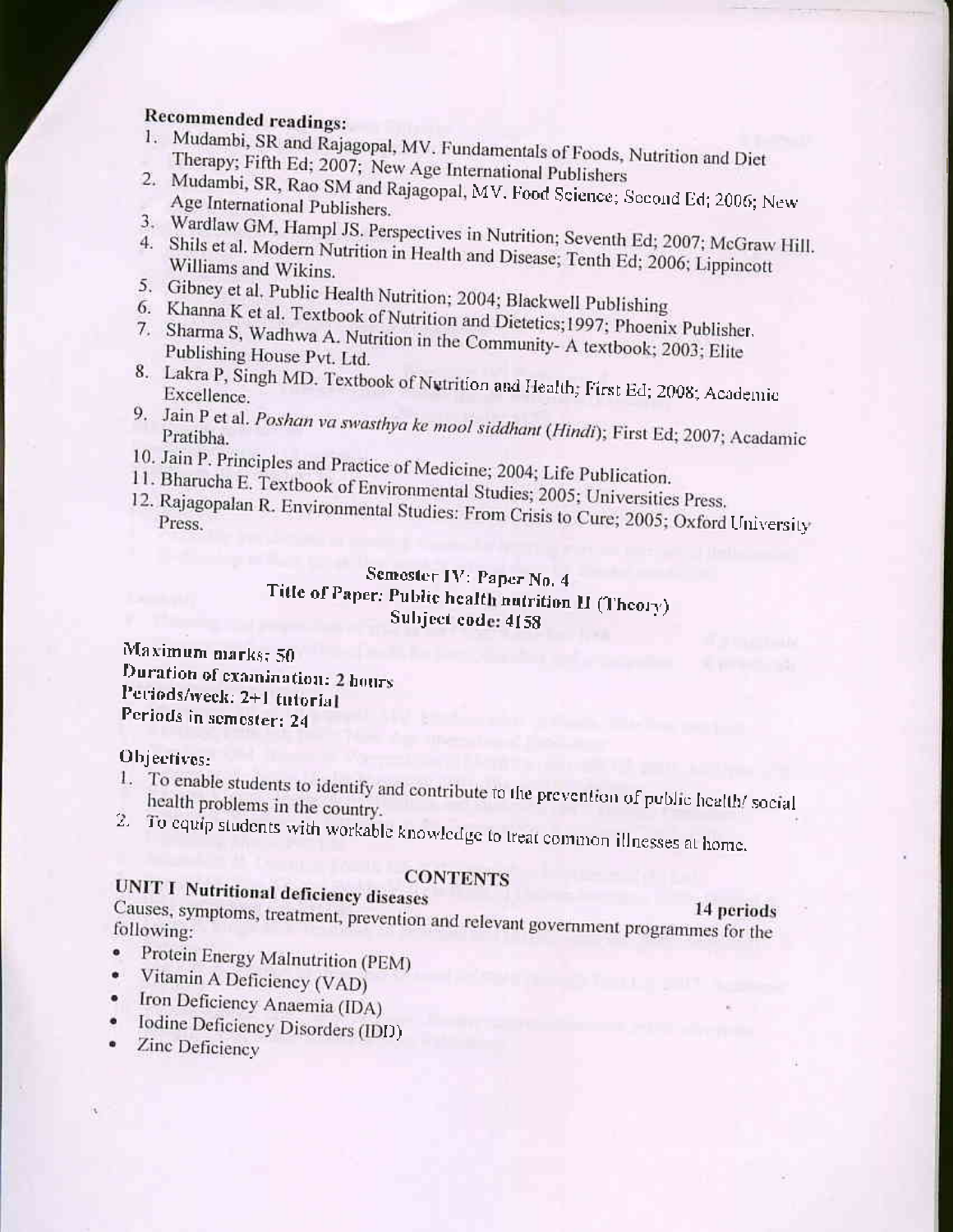UNIT II Diet during common illnesses

Types, causes and dietary management of the following:

- $\ddot{\phantom{1}}$ Diarrhea
- Constipation  $\bullet$
- 
- UNIT III Social health problems  $\bullet$  . Smoking
- · Alcoholism
- · Drug addiction
- 
- · AIDS including AIDS Control Programme

# Semester IV: Paper no. 4 Title of Paper: Public health nutrition (Practical) Subject code: 4158

Maximum marks: 50 Practicals/wcek: 1 (4 periods) Practicals in semester: 12

# Objectives:

- 
- 
- 1. To enable the students to develop recipes for treating various nutritional deficiencies 2. To develop in them the skill to modify normal diets for disease conditions

## Content:

- 
- · Planning and preparation of snacks for PEM, VAD and IDA Planning and preparation of diets for fever, diarrhea and constipation

6 practicals

# **6** practicals

# Recommended readings:

- 1. Mudambi, SR and Rajagopal, MV. Fundamentals of Foods, Nutrition and Diet
- Therapy; Fifth Ed; 2007; New Age International Publishers
- 
- 2. Wardlaw GM, Hampl JS. Perspectives in Nutrition; Seventh Ed; 2007; McGraw Hill.. 3. Gibney et al. Public Health Nutrition; 2004; Blackwell Publishing
- 
- 4. Khanna K et al. Textbook of Nutrition and Dietetics; 1997; Phoenix Publisher. 5. Sharma S, Wadhwa A. Nutrition in the Community- A textbook; 2003; Elite
- 
- 6. Srilakshmi B. Dietetics; Fourth Ed; 2002; New Age International (P) Ltd.
- 7. Bamji MS, Rao NP, and Reddy V. Text Book of Human Nutrition; 2009; Oxford & 8. Lakra P, Singh MD. Textbook of Nutrition and Health; First Ed; 2008; Academic
- 
- 9. Jain P et al. Poshan va swasthya ke mool siddhant (Hindi); First Ed; 2007; Acadamic

10. Malhan, Gupta, Jain. Aahar aayojan, khadya sangrakshan evam griha vyavastha (Hindi); 1993; Sultan Chand & Sons Publishing.

4 periods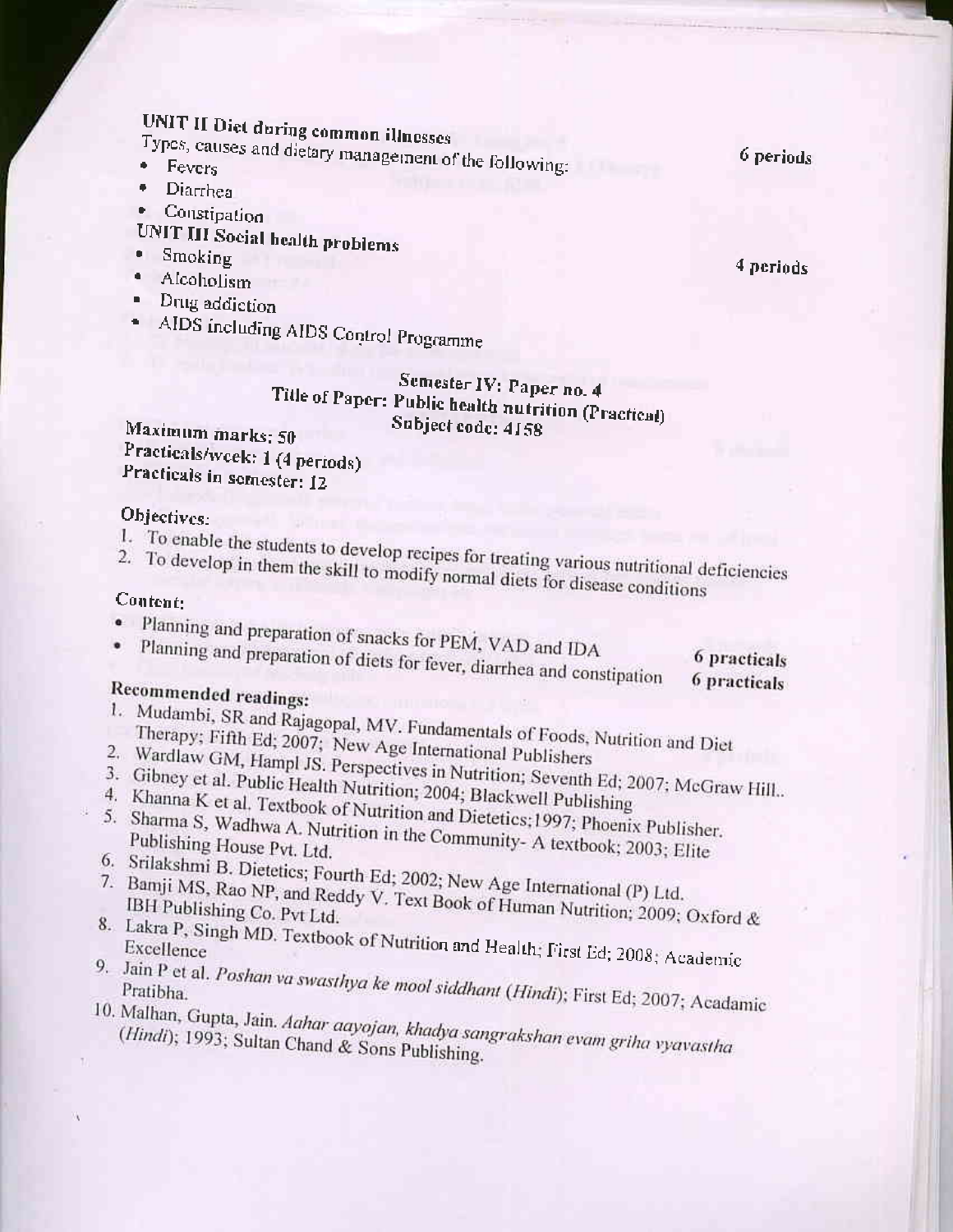#### Semester V: Paper No. 5 Title of Paper: Community nutrition 1 (Theory) Subject code: 5158

Maximum marks: 50 Duration of examination: 2 hours Periods/week: 2+1 tutorial Periods in semester: 24

#### Objectives:

- 1. To develop, in students, skills for extension work.
- 2. To equip students to conduct nutritional status assessment of communities

#### **CONTENTS**

## **UNIT 1 Extension education**

- Extension education: meaning and definition
- Extension methods:
	- Individual approach; personal contact, home visits, personal letters
	- Group approach: lectures, demonstrations, discussion meetings, tours, use of local leaders<sup>®</sup>
	- Mass approach: television, radio/ recordings, films, newspaper, printed matter, circular letters, exhibitions, campaigns etc.

# UNIT II Teaching aids in community nutrition (part 1)

- Definition and importance of audio-visual (AV) aids ٠
- Classification of teaching aids  $\bullet$
- Non-projected aids: advantages, limitations and types ۰

# UNIT III Nutritional status assessment

- Importance of assessment
- Methods of assessment: an introduction
- Anthropometric assessment of PEM
	- Height
	- Weight
	- MUAC
	- Importance of growth charts
- Diet surveys- methods and analysis ٠

## 8 periods

8 periods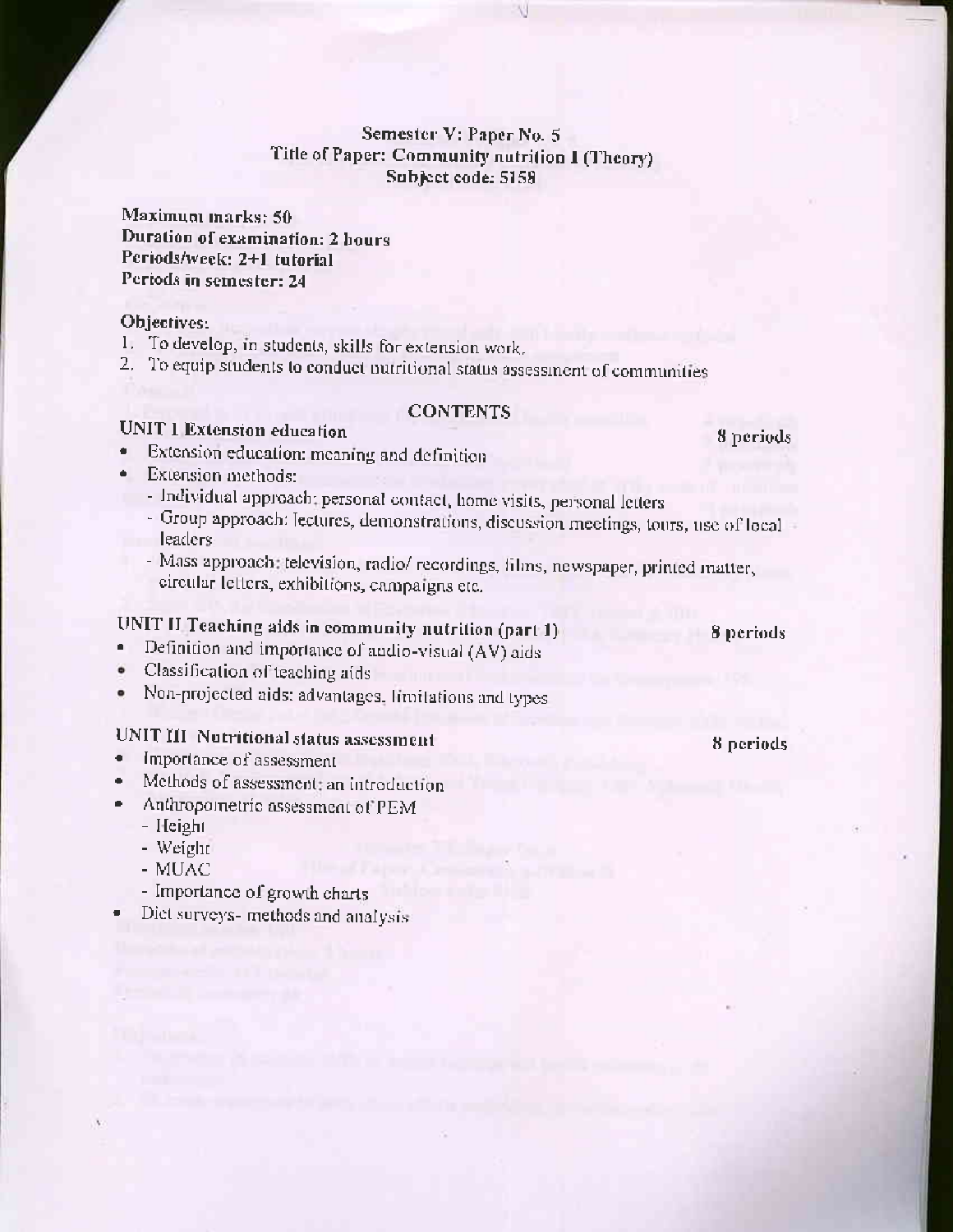#### Semester V: Paper No. 5 Title of Paper: Community nutrition (Practical) Subject code: 5158

Maximum marks; 50 Practicals/week: 1 (4 periods) Practicals in semester: 12

#### Objectives:

1. To train students to prepare simple visual aids with locally available material

2. To train students to use tools for nutritional status assessment

#### Content:

| and the state of |  |  | 1. Preparation of simple visual aids for nutrition and health education | 4 practicals |
|------------------|--|--|-------------------------------------------------------------------------|--------------|
|------------------|--|--|-------------------------------------------------------------------------|--------------|

2. Diet assessment of self

2 practicals 3. Anthropometric assessment: demonstration of tools used 2 practicals

4. Development of questionnaires for conducting survey studies in the areas of nutrition and health 4 practicals

#### Recommended readings:

- 1. Wadhwa, A. and Sharma, S. Nutrition in the Community; 2003; Elite Publishing House Pvt. Ltd.
- 2. Supe, SV. An introduction to Extension Education; 1983; Oxford & IBH.
- 3. Werner, D., Bower, B. Helping Health Workers Learn; 1983; Voluntary Health Association of India.
- 4. Dahama OP, Bhatnagar OP. Education and Communication for Development; 1985; Oxford & IBH.
- 5. Webster-Gandy J et al (ed.), Oxford Handbook of Nutrition and Dietetics; 2006; Oxford University Press.
- 6. Gibney et al. Public Health Nutrition; 2004; Blackwell Publishing
- 7. Ghosh, S. Feeding and Care of Infants and Young Children; 1985; Voluntary Health Association of India.

## Semester VI: Paper No. 6 Title of Paper: Community nutrition II Subject code: 6158

Maximum marks: 100 Duration of examination: 3 hours: Periods/week: 4+1 tutorial Periods in semester: 48

#### Objectives:

- 1. To develop in students, skills to impart nutrition and health education to the community.
- 2. To create awareness in them about efforts undertaken to combat malnutrition,